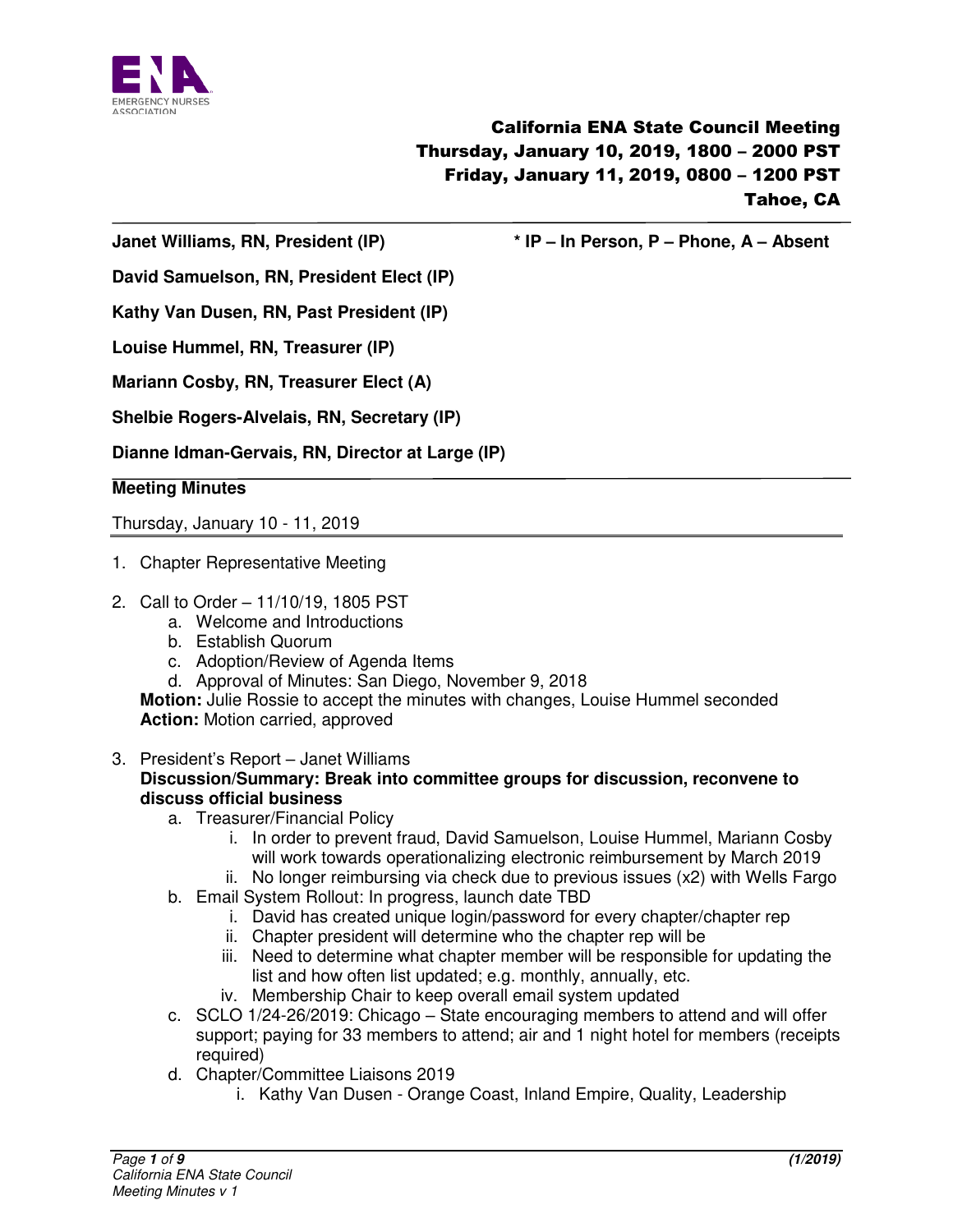

- ii. Diane Idman-Gervais SD, Greater LA, Education
- iii. Mariann Cosby Superior, Sacramento, Government Affairs
- iv. Louise Hummel Channel Islands, Kern, Trauma
- v. Shelbie Rogers East Bay
- vi. Janet Williams Mid Valley, Peds
- vii. David Loma Prieta, SF, EMS
- e. New Branding Update Janet looking into securing new badges; white with purple lettering per member suggestion
- f. Paradise Fire Relief Fund Kathy VanDusen
	- i. Paradise RNs voiced that they did not need food, clothing, etc., and requested the following:
		- a. Fund 12 ENA memberships for one year
		- b. Provide 12 National conference scholarships
		- c. Paradise group suggesting 6 person panel interview at National conference (vs. 3 person panel previously planned for)
	- ii. Budgeted for: \$15,765 Generator: \$7500 Membership: \$1632 Conference Registration: \$6360 Travel: \$3900 New Total: \$19,392 (w/additional 3 ppl)

**Motion:** Kathy Van Dusen requests additional funding (\$302 per chapter) to support addition of 3 more people, Janet Williams seconded **Action:** Motion carried, approved

4. Treasurer's Report – David Samuelson/Louise Hummel **Discussion/Summary: Financial Update** 

| <b>State Council Checking</b> | \$340,735.15 |
|-------------------------------|--------------|
| <b>State Council Savings</b>  | \$87,936.67  |
| <b>Chapter Checking</b>       | \$140,173.18 |
| <b>Chapter Savings</b>        | \$19,669.79  |
|                               |              |

Total: \$588,514.79

**Motion:** N/A **Action:** N/A

- **5.** Director at Large Report Dianne Idman-Gervais **Discussion/Summary: Tahoe Meeting – Several cancellations and CA ENA still required to meet minimum spend, State council meeting venues reviewed**  a. 2019 State Council Meeting Locations
	- i. January 10-11, Tahoe
		-
		- ii. March 6-7, Sacramento (Hotel: Sheraton)
		- iii. May 9-10, Yosemite (Hotel: Tenaya Lodge)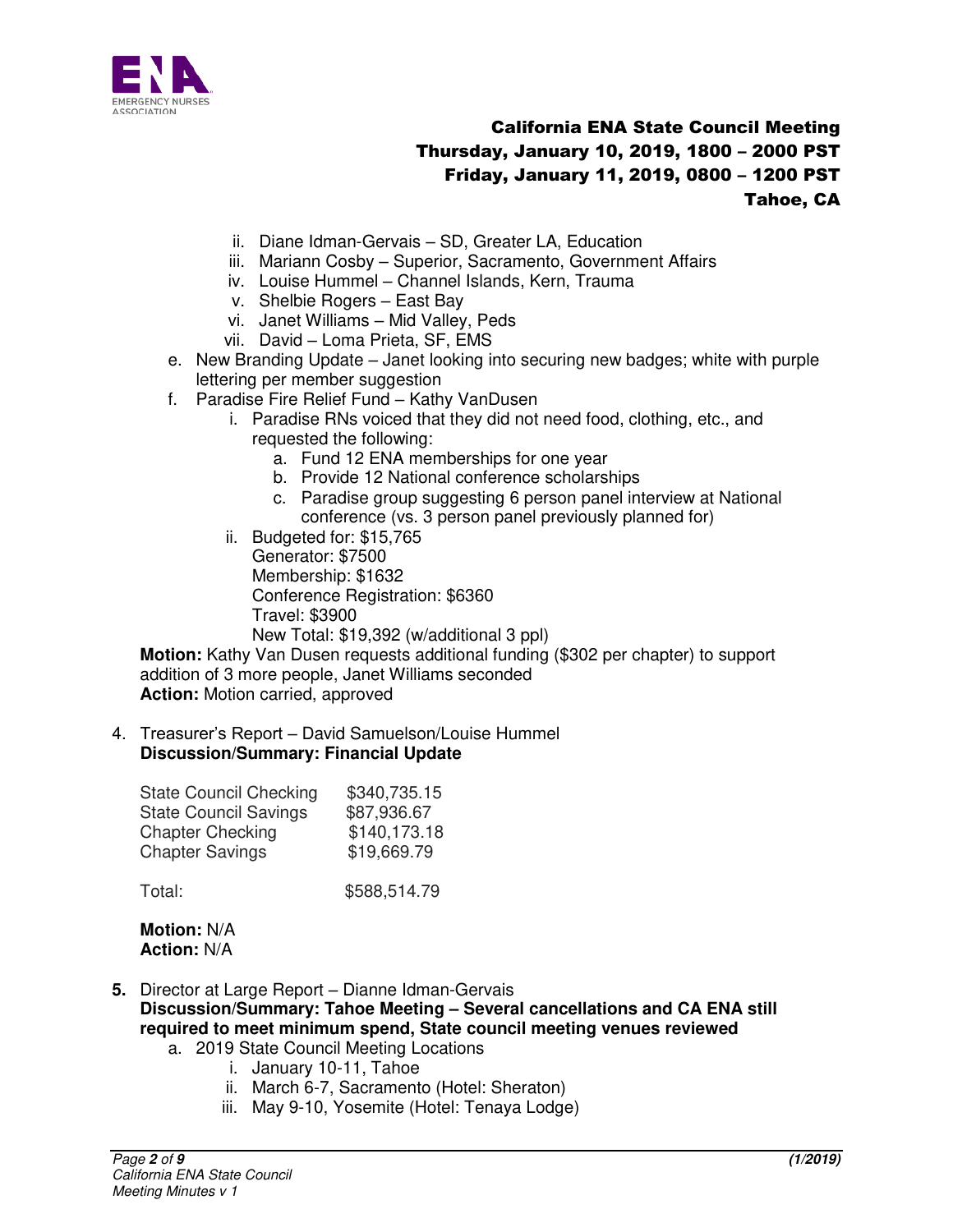

- iv. August 8-9, Anaheim (Hotel: Sheraton)
- v. November 7-8, TBD (I.e. Palm Springs, Temecula, etc.)
- vi. January 2020 Mtg RFP submitted to various SF hotels, per incoming president, not necessary to have January meeting in Bay area
	- 1. BOD to consider Las Vegas for state mtg since 2020 SCLO is in Las Vegas; will not be ale to discuss CA ENA business out of state
	- 2. Other options Palm Springs, Temecula

#### **Motion:** N/A

**Action:** Dianne to continue to continue to seek and secure venues

6. Committee/Chapter or SIG Reports

#### **Discussion/Summary: See below**

- a. Education Michele Redlo has been nominated to chair and accepted
	- i. Kona Kai Education Event: 11/2018 (San Diego) Very costly (food/rooms), not likely to return as ENA lost money and did not get the support anticipated by the SD Medical Society; resort unwilling to negotiate on price/fees
	- ii. Kathy VanDusen contacted CDP, may be able to get FEMA employees to put on disaster event in CA; more hands on

**Chapter/Committee News:** This meeting marked the transfer of the Chair position from Dianne Idman-Gervais to Michele Redlo. Most of the meeting was spent introducing ourselves to each other, then discussing the education policy revision, adding: "No later than 2 weeks prior to the event", referring to the submission of education materials to the Education Chair for CE credits. Additionally, we discussed the possibility of hosting another conference later this year. We have the opportunity to team up with FEMA to help us deliver the educational content. Kathy VanDusen has been the point person in contact with FEMA representatives and will follow-up with more information. The highlights include the FEMA education and educators would be provided free to CAL ENA. Other considerations we need to review are locations, one day vs. 2 days, inclusion of vendors, and size (number of attendees to host). More to follow. An email group list will be created of everyone that in attendance at the meeting and cross-referenced with any names provided by Diane Idman-Gervais so that an email conversation can occur. Lastly, Michele has created an email address and asked it be posted to the website: [cal.enastateeducationcommittee@gmail.com.](mailto:cal.enastateeducationcommittee@gmail.com) When submitting educational content for CE review, or any matters related to the education committee, Michele requests it be sent to this new email address. **Submitted By:** Michele Redlo

- b. EMS Susan Smith has been nominated to chair and accepted; No report
- c. Government Affairs Jen Denno and Michelle Ravera to co-chair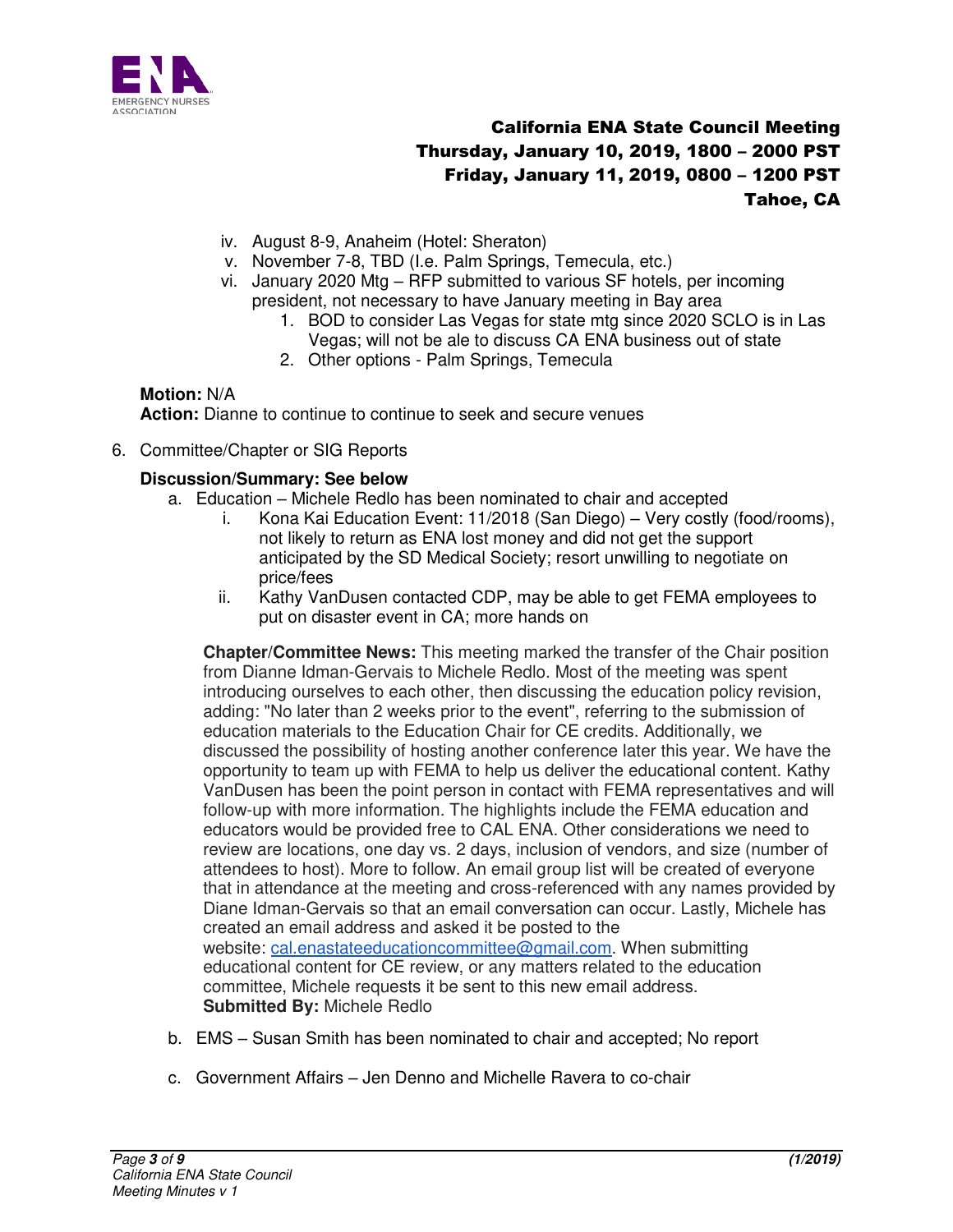

**Chapter/Committee News:** The Cal ENA state board approved the charter that Al Duke wrote in 2018 to provide direction for the committee. Assembly member Rodriguez will be submitting a bill about violence against healthcare workers, bill number will be available soon. Cal ENA is a sponsor of the bill along with Cal ACEP. Jen met with CHA, the Cal ACEP lobbyist, and Rodriguez' office to assist with bill writing. Other bills were discussed, there are already about 150 bills submitted for the new bill cycle in both houses. Legislation currently includes human trafficking, mental health, safety for EMS workers, and opioid abuse/misuse issues. Legislative Day will be March 6, 2019 at the Sacramento Sheraton. A Save the Date flyer was distributed, registration is now available on the website. Registration is required and the day will include breakfast, lunch, and CE. Other materials were distributed including the Washington report from National ENA from December 2018, list of new gun laws, and resources for following state legislation. Next committee meeting will be March 7, 2019 at 0900. **Submitted By: Jen Denno** 

d. Leadership and Practice

**Chapter/Committee News:** The Leadership and Practice Committee mission is to provide for communication and member involvement, discuss practice issues and updates, and provide a forum for networking. Al Duke, Sacramento Chapter and Immediate Past Chair Government Affairs requested to present BETA ED Toolkit Management of Mental Health Patients in the ED Toolkit developed by BETA Healthcare Group Emergency Medicine

Council. [http://www.betahg.com/services/EMC\\_Toolkit.asp.The](http://www.betahg.com/services/EMC_Toolkit.asp.The) Toolkit is nonproprietary and available for access and sharing. The Toolkit is designed to be referenced electronically with multiple imbedded links to resources. BETA Healthcare Group will update links periodically so using the Toolkit electronically ensures the most up to date information. The Toolkit is divided into the following major sections: Safety, Triage, Staff Training, Care & Treatment, Telepsychiatry, and Discharge. Thank you, Al Duke, for bringing forward this timely and useful resource. The second timely (and very lively and controversial) topic discussion was SB1152 Homeless Patient Discharge Process that went into effect January 1, 2019. The bill text can be found at

[http://leginfo.legislature.ca.gov/faces/billNavClient.xhtml?bill\\_id=201720180SB1152.](http://leginfo.legislature.ca.gov/faces/billNavClient.xhtml?bill_id=201720180SB1152) Additionally, California Hospital Association (CHA) has developed a very informative reference, California Discharge Planning for Homeless Patients: Understanding the law on preparing to return homeless patients to the community. Access requires logging in as a Hospital Member but your ED Leadership or Quality Department can assist [https://www.calhospital.org/publication/discharge-planning-homeless](https://www.calhospital.org/publication/discharge-planning-homeless-patients)[patients.](https://www.calhospital.org/publication/discharge-planning-homeless-patients) In summary the Law requires the following: • Physician examination (MSE) and determination of stability for discharge • Referral to follow up care • Offer a meal • Evaluate clothing; offer weather-appropriate clothing (if providing used clothing, refer to The Joint Commission laundering requirement) • If provided prescription, dispense appropriate supply of medication if hospital has an onsite outpatient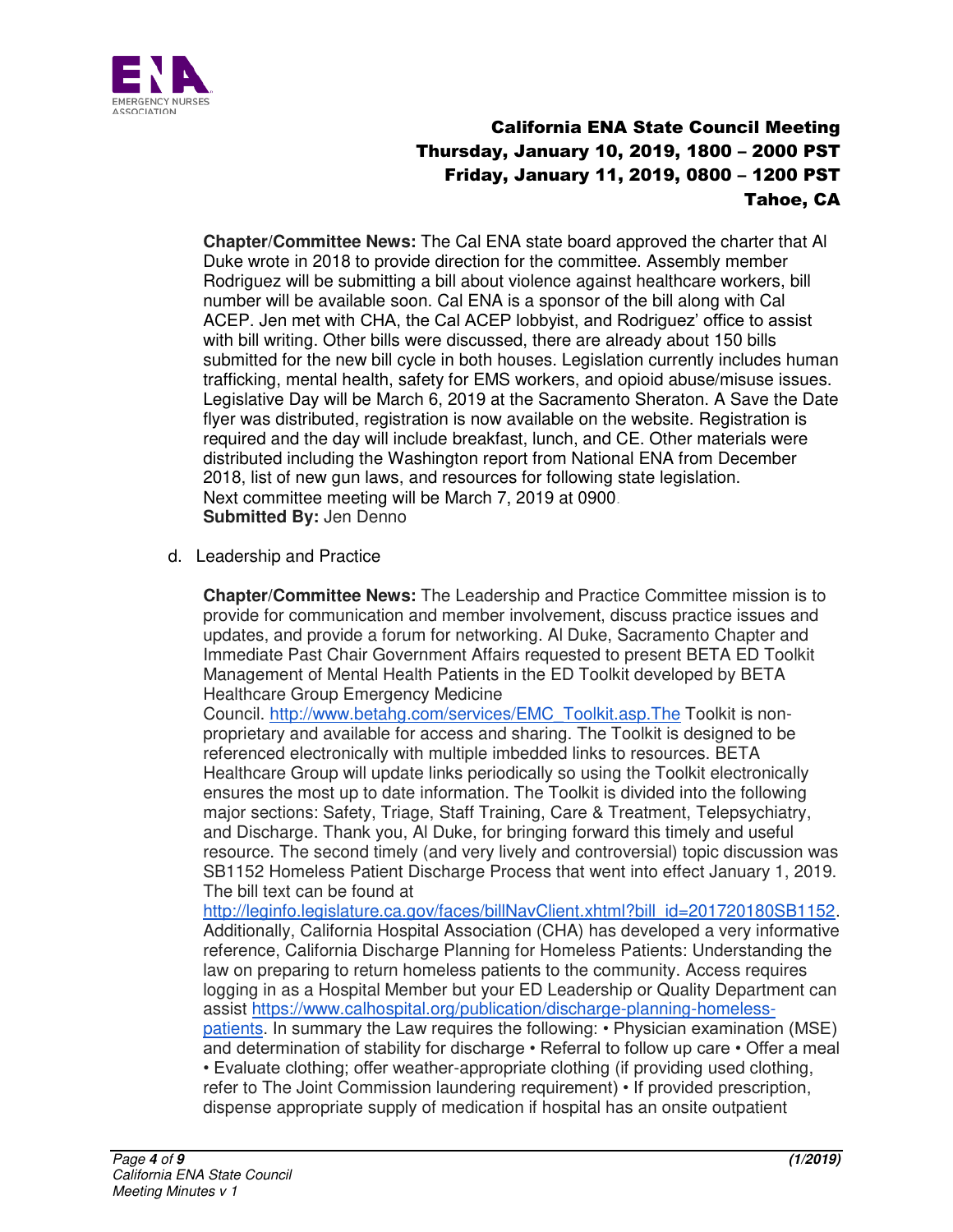

dispensing pharmacy • Offer or refer to screening for infectious disease common to the region as determined by local health department • Offer vaccinations appropriate to the homeless patient's presenting medical condition • Assist with enrollment in Affordable Health Coverage • Identify post discharge destination with priority given to a sheltered destination with supportive services • Offer transportation to post discharge destination with a maximum travel time of 30 minutes or maximum travel distance of 30 miles of the hospital • July 1, 2019 requirement to maintain a log of homeless patients discharged and the destinations to which they were released As you would expect Committee attendees were all struggling to meet the requirements of the Law. California ENA is another networking resource for members as we move forward. **Submitted By:** Julie Rossie

- e. **Chapter/Committee News:** As of March 3, 2019, there are 4,480 CalENA members, 17 of which are on the NCE list. Email has been sent to the National Membership Component Office to assign them to their respective chapters. I also emailed the chapter presidents to reach out to their new members and will continue to do this on a monthly basis. Welcome letters are being sent to new members monthly. Current numbers for each chapter East Bay- 386 including 1 new member Greater LA- 779 including 2 new members Mid-Valley- 293 including 1 new member Orange Coast-405 San Diego- 489 San Francisco- 411 with 1 new member Loma Prieta- 274 Sacramento- 593 Inland Empire- 456 Channel Islands- 174 Superior- 134 Kern- 69 including 1 new member Have also been contacting Membership Component relations regarding brochures and swags for new member welcome gifts. I was told that currently, there's nothing we can gift for free but members are encouraged to go to the marketplace so they can avail a 20% discount on merchandise. Email received below from National: Hello Agnes, Thank you for your inquiry. We have checked, but we currently do not have any free ENA swag to distribute to new members. We have brought this up to our Supervisor to see if it's something we can offer in the futurethank you for your idea! Please note we currently do have free recruitment materials upon request to assist with your recruitment efforts. You simply need to fill out an online request form. Also, as a reminder, your new members now enjoy all the ENA Member benefits which include 20% off online courses, ENA products, and merchandise found on the ENA Marketplace. Feel free to check it out! As always, please contact us with any additional questions or concerns. Thank you, Liz Aragon Member Services Representative. **Submitted By:** Agnes Faria
- f. Peds No report
- g. Trauma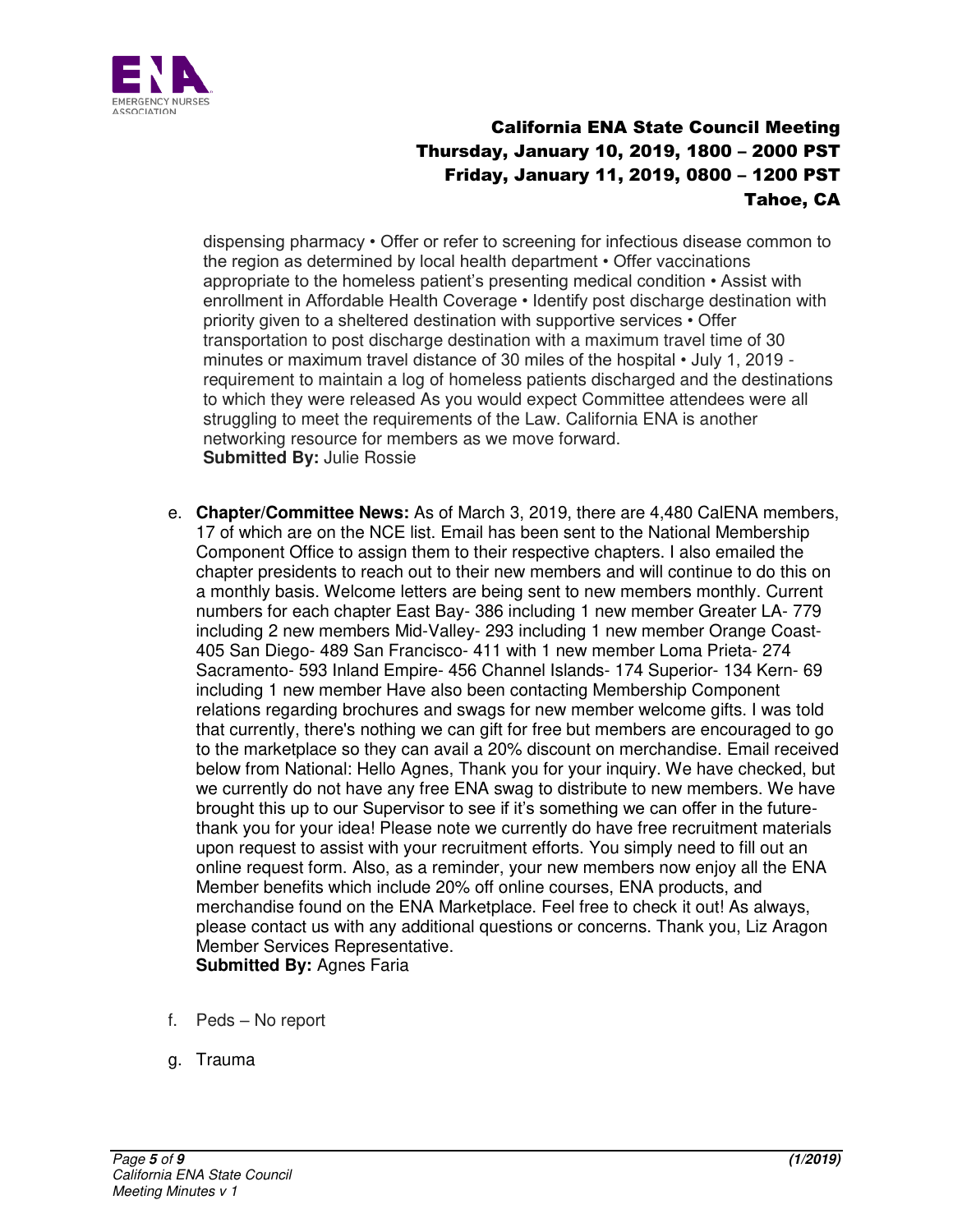

**Chapter/Committee News:** We had a good meeting with some follow up information from the last meeting and also TNCC updates. California will be one of the three states doing a pilot course for the 8th edition of TNCC on February 4th & 5th. The instructor launch will be April 1st, 2019 and the last day to teach the 7th edition will be June 30th. At this time there are no plans for a one day course in the new edition. We also had discussion about trauma education in different facilities. Some great education tidbits were given such as mapping out where everyone stands and what their roles are, simulations, drills, and orientation for working in trauma rooms. Lastly the board has graciously approved a grant for bringing TNCC to Northern Inyo Healthcare so we are excited to partner with them this year! **Submitted By:** Megan Duke

h. Channel Islands

**Chapter/Committee News:** January 10th, we had our first ENA chapter meeting of 2019. 17 people attended and we spoke about ways to gain membership and active participation in the chapter. Kari Worden attended the SCLO orientation in January. The 2019 Channel Islands leadership has met twice to discuss chapter business and Ed Pulido, immediate past president continues to mentor new leadership. Next Chapter meeting will be April 25. **Submitted By:** Kari Worden

i. East Bay

**Chapter/Committee News:** East Bay ENA had their last event of the year, the Holiday Mixer on 12/5/2018, where we gathered for an evening to celebrate the year and practice a little self-care craft time. Fun was had by all! On 12/17/18, Louella Buell helped coordinate a visit by Michele Redlo at Kaiser Antioch to complete a Stop the Bleed instructor training. The class went fantastic and many new instructors were certified. For 2019, East Bay is getting ready for their first Chapter meeting on 2/20 where we will have a speaker from the American Association of Legal Nurse Consultants who will speak to our members about legal considerations for emergency department nurses. **Submitted By:** Sarah Wells

j. Greater LA

**Chapter/Committee News:** Our January 17, 2019 speaker event/chapter meeting at Adventist Health White Memorial was a huge success. Our speaker, Dr. Nitin Ubhayakar, spoke on the topic of medical marijuana. Dr. Ubhayakar is both an attending ED physician at Adventist Health White Memorial and practices Palliative Care at Huntington Memorial Hospital in Pasadena. Attendees represented a variety of different disciplines and a variety of different hospitals. It was a very successful event. Upcoming chapter events include participating with the OC ENA at their Jan 29, 2019 Stop the Bleed event in Laguna Beach. Our group is organizing a Sidewalk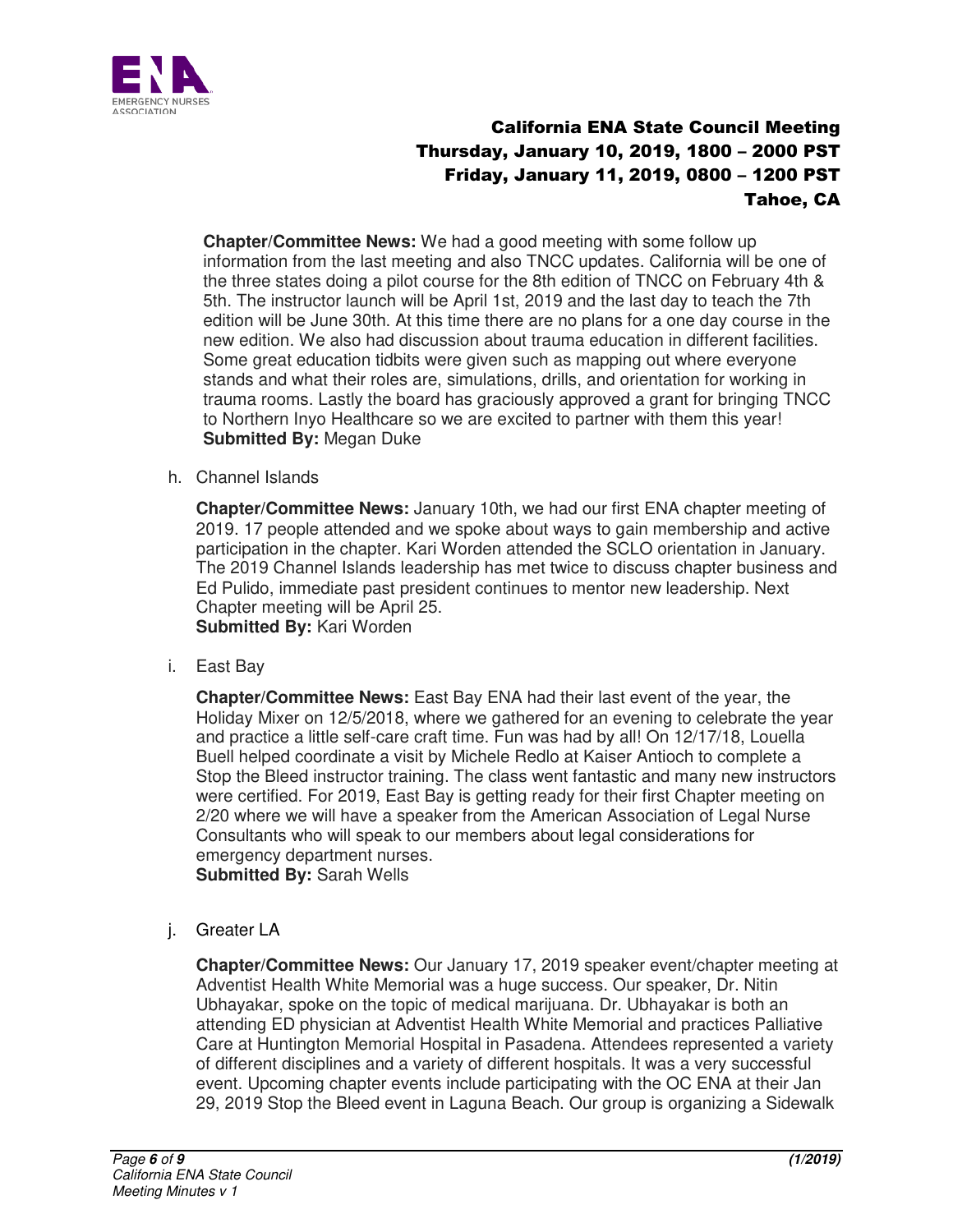

CPR/Stop the Bleed event at Rio Hondo College on Thursday, April 11. We plan on working with the Health Sciences Departments to involve nursing students, EMT students, and police cadets. We have an enthusiastic group of people who are planning to travel to Anniston, Alabama this year from Center for Domestic Preparedness Training. We hope to work as part of a larger group with the state council.

#### **Submitted By:** Ruth Keniston

k. Inland Empire

**Chapter/Committee News:** Inland Empire has been working hard to plan for the upcoming year. We have teamed up with Loma Linda University Medical Center Emergency Dept, for a Nurse and EMS educational conference coming up this weekwhere we will have our first fundraiser for the year. Our annual blanket drive is just around the corner, and we are gearing up for a great day of giving back to our community. Looking forward to a busy year! **Submitted By: Tyler McCulloch** 

l. Kern

**Chapter/Committee News:** Stop the Bleed class was conducted on February 4, 2019. 2019 Meeting dates posted on the CalENA website CEN review scheduled for April 27 and 28, 2019 Discussed fund raising events for the chapter (boards and brushes) for this year, no dates and venues as of yet. **Submitted By: Agnes Faria** 

- m. Loma Prieta No report
- n. Mid Valley No report
- o. Orange Coast

**Chapter/Committee News:** Orange Coast ENA Chapter Representative Update Report 1/10/19- Lake Tahoe, CA -Member survey results show members want more meetings, plan to schedule more meetings in 2019 -Stop the Bleed event, partner with GLA chapter on 1/29/19 @ Mission Hospital -Annual education event planned @ CHOC 8/8/19 -Looking to involve more with Long Beach, reaching out to Long Beach hospitals -potential fundraising ideas- CEN/CPEN review course again (we had successful course in 2018) - next meeting @ Fig & Olive 2/5/19 Newport Beach, CA.

**Submitted By:** Julie Paine

p. Sacramento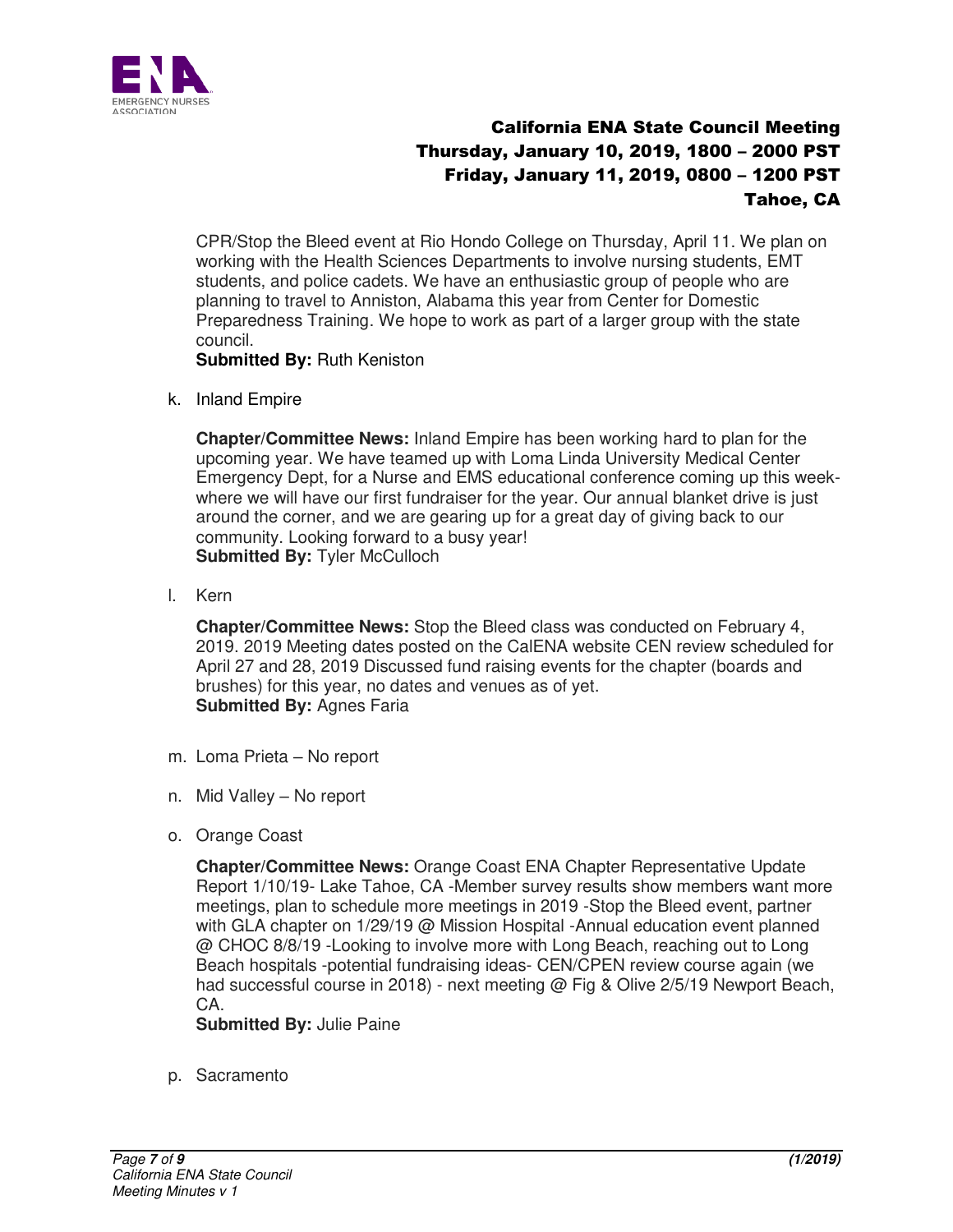

**Chapter/Committee News:** Sacramento Chapter Cal ENA January 2019 Report Sacramento chapter has been planning a great year of education. Our first meeting of 2019 will be in February with Mary Gannon speaking about volunteering in disasters and Jen Denno speaking about healthcare advocacy. In April we are planning an education symposium led by our Education Chair, Liz Clifton. It will be a full day of great lectures, food, and vendors. We will have other education events in the months without state or national meetings.

#### **Submitted By:** Jen Denno

q. San Diego

**Chapter/Committee News:** Chapter Report to State Council January 2019 San Diego acknowledged and celebrated the work of its membership: sending 8 delegates to the National ENA conference in Pittsburgh in September (Michelle Gunnett, Desiree Hadden, Louise Hummel, Kaylyn Lavalle, Honda McFadden, Linda Rosenberg, Susan Smith, and Grace Ramirez). Two of our delegates are new nurses attending their first conference and serving as first-time delegates: Way to go, Kaylyn and Grace! Our chapter was honored to have a member recognized at the ENA conference as Distinguished CEN 2018. Wilmar Flores, BSN, CEN was not only given this amazing award, he was also a recipient of an ENA Foundation endowed Master's Scholarship. Another chapter member, Debra Duncan, BSN CEN received recognition as the 2018 Media Award winner. The award recognizes a media presentation that highlights the work of emergency nursing in a positive light. Congratulations to our chapter honorees! The San Diego Chapter is setting its sights on 2019 with new and creative plans to increase membership and engagement in 2019. In 2018, we had an increase in the attendance of nursing students. We encourage student nurses to reach out and become a part of our organization. It is exciting to see their enthusiasm for emergency nursing. Our chapter officers have decided to offer the chapter meetings at various sites around the county during the year. Meeting times will be adjusted as well, giving our members some flexibility that might allow them to attend and get involved in their professional organization. It is our hope that our new emerging leaders, those nurses with less than 5 years experience, will join us and offer their fresh perspectives on the world of emergency nursing today. Social media will play a part in the 2019 plan–stay informed through Facebook, Twitter, and watch for a WebEx option to attend meetings. There will be a focus of bringing educational topics to the meetings– we want to give you something meaningful when you attend. The ENA San Diego chapter leaders want the members to make this chapter work for them–this is your ENA!!! Get involved, offer your voice to the decisions that affect your profession. **Submitted By: Desiree Hadden** 

r. San Francisco